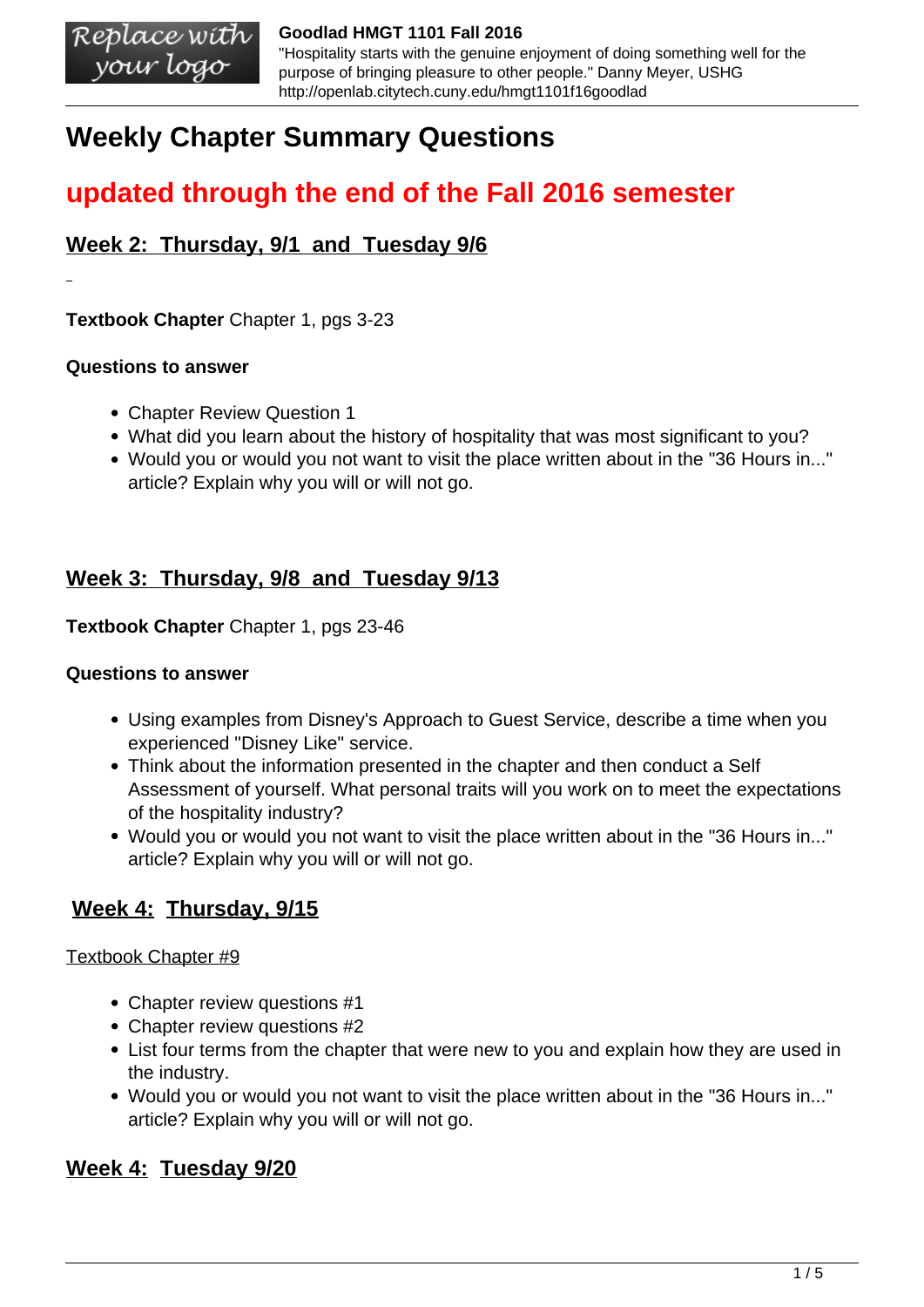"Hospitality starts with the genuine enjoyment of doing something well for the purpose of bringing pleasure to other people." Danny Meyer, USHG http://openlab.citytech.cuny.edu/hmgt1101f16goodlad

Textbook Chapter #2

- Chapter review question #1
- Chapter review question #2
- List four terms from the chapter that were new to you and explain how they are used in the industry.
- Would you or would you not want to visit the place written about in the "36 Hours in..." article? Explain why you will or will not go.

## **Week 5: Thursday, 9/22**

Review chapter 9. Prepare for visit to Brooklyn Bridge Park. Read in order to discuss the "36 Hours in..." article

## **Week 5: Tuesday 9/27**

### Textbook Chapter #3

- Chapter review question #1
- Chapter review question #2
- List four terms from the chapter that were new to you and explain how they are used in the industry.
- Would you or would you not want to visit the place written about in the "36 Hours in..." article? Explain why you will or will not go.

## **Week 6: Thursday, 9/29**

### Textbook Chapter #3

- Write two questions you wish to ask a member of the executive committee of a hotel during out site visit (Rooms Division, Food and Beverage, Engineering...)
- Chapter review question #1
- Chapter review question #2
- List four terms from the chapter that were new to you and explain how they are used in the industry.
- Would you or would you not want to visit the place written about in the "36 Hours in..." article? Explain why you will or will not go.

## **Week 6: Tuesday 10/14 (Class meets on Friday this week only)**

### Textbook Chapter #9

- Chapter review questions #1
- Chapter review questions #2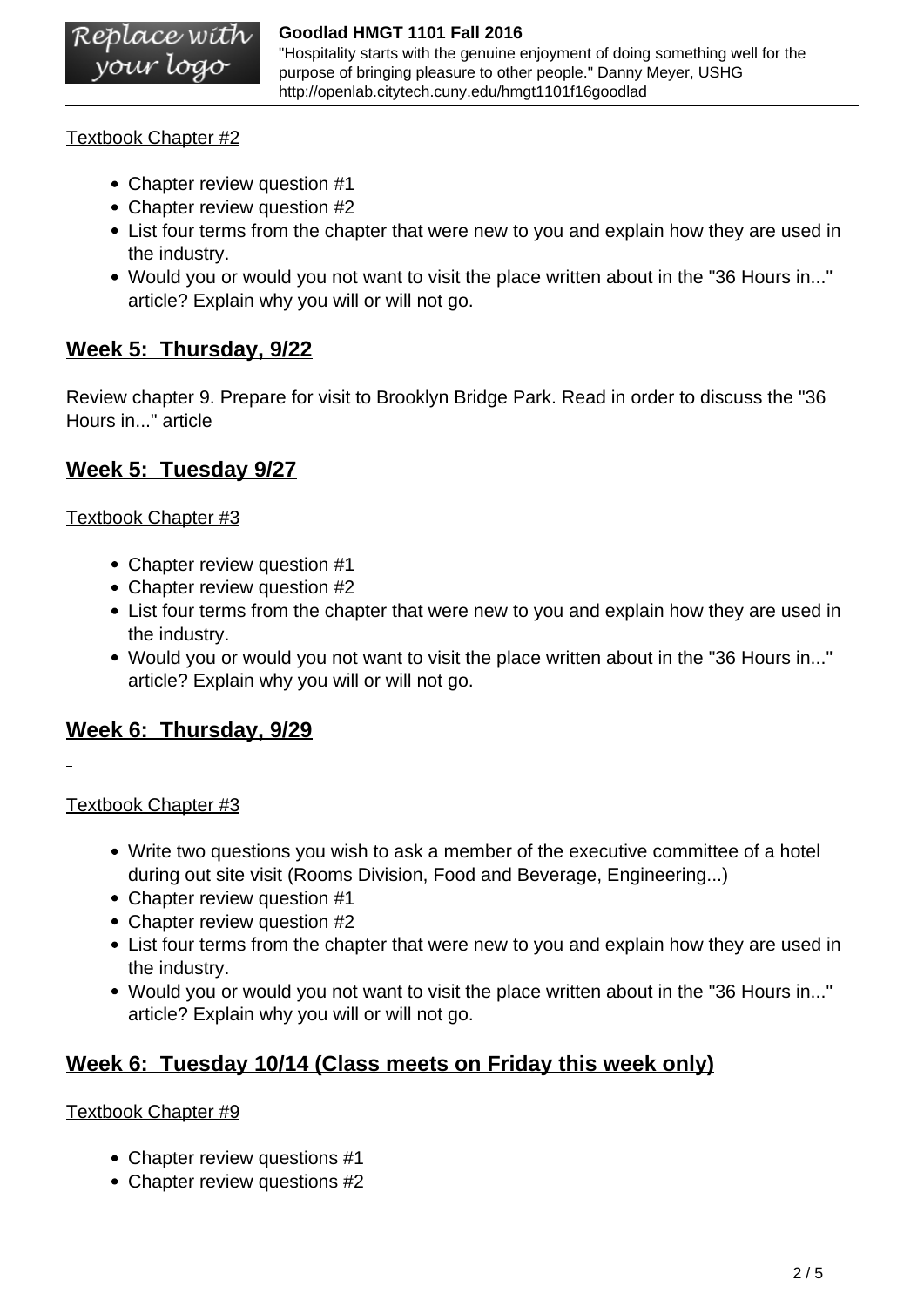"Hospitality starts with the genuine enjoyment of doing something well for the purpose of bringing pleasure to other people." Danny Meyer, USHG http://openlab.citytech.cuny.edu/hmgt1101f16goodlad

- List four terms from the chapter that were new to you and explain how they are used in the industry.
- Would you or would you not want to visit the place written about in the "36 Hours in..." article? Explain why you will or will not go.

## **Week 7: Tuesday, 10/18**

Review chapter 9. Prepare for visit to Brooklyn Bridge Park. Read in order to discuss the "36 Hours in..." article

## **Week 7: Thursday 10/13**

Textbook Chapter #2

- Chapter review question #1
- Chapter review question #2
- List four terms from the chapter that were new to you and explain how they are used in the industry.

## **Week 8: Thursday October 20 and Tuesday, October 25**

Textbook Chapter #4 and #5

- Chapter 4, Review questions #1
- Chapter 4, Review questions #3
- What inventory controls are important in a F&B operation? Why?
- Is any particular beverage more important than another?
- **Use terms from the text to explain all your answers.**

## **Week 9: Thursday, October 27**

#### Textbook Chapter 6 and 7

In each chapter identify 12 words or terms that were new to you, define each word in detail.

Identify a job in the field of food service or restaurant management as it is explained in the textbook. Referencing the information in the chapter, in what way do you believe you would find success in this position?

## **Week 9: Tuesday, November 1**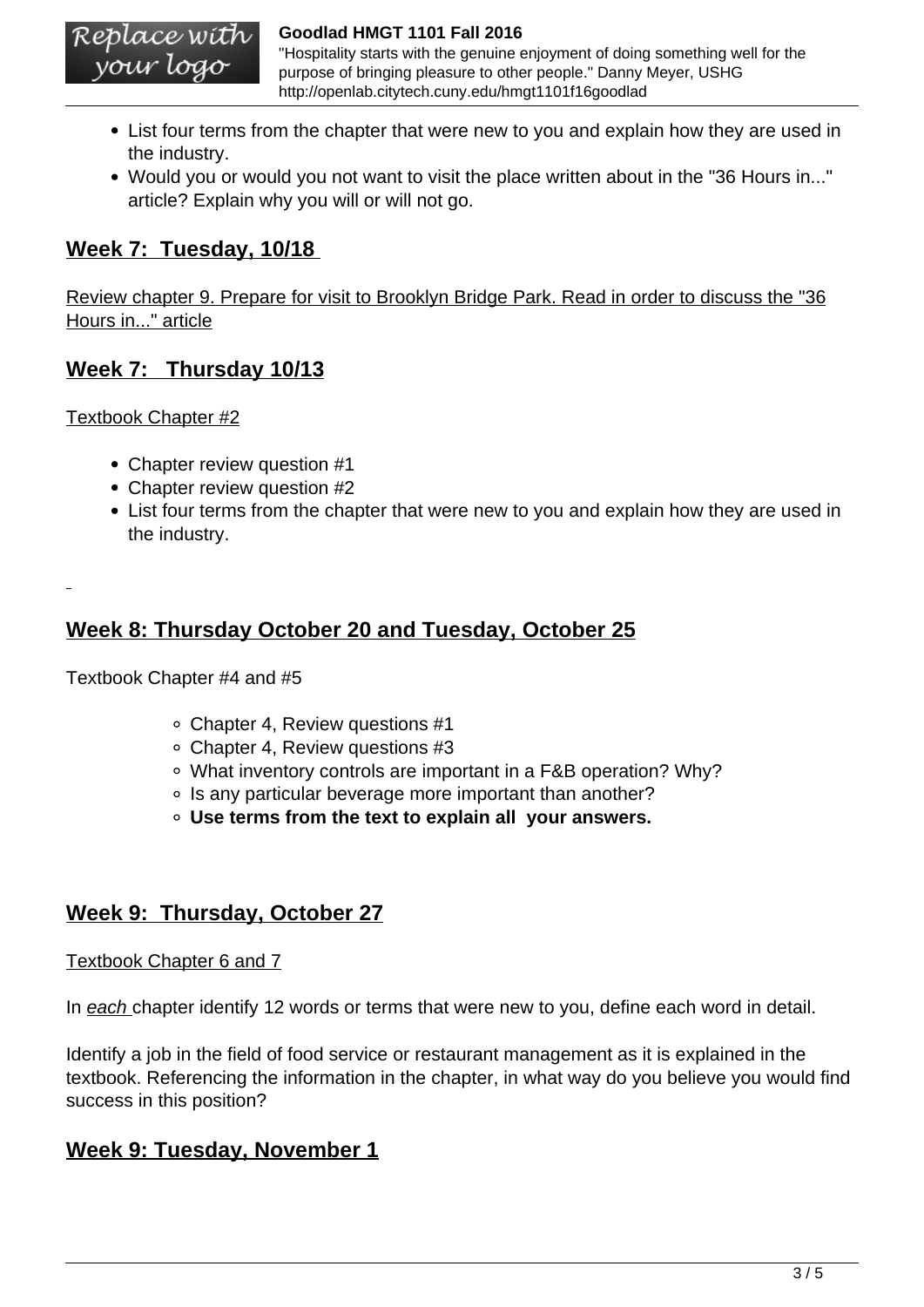"Hospitality starts with the genuine enjoyment of doing something well for the purpose of bringing pleasure to other people." Danny Meyer, USHG http://openlab.citytech.cuny.edu/hmgt1101f16goodlad

### Textbook Chapter 6 and 7

In each chapter identify 12 words or terms that were new to you, define each word in detail.

Identify two jobs in the field of food service or restaurant management as it is explained in the textbook. List five characteristics for each of these positions. You will use this information during the site visit.

## **Week 10, Tuesday, November 8 and Thursday, November 3**

#### Text Book Chapter 10

- Chapter review question #1
- Chapter review question #2
- Identify two national parks you would like to visit and explain, in detail, why you wish to visit that park.
- Remember to add detail to your answers

## **Week 11 and 12, Tuesday and Thursday Class, Group Presentations**

No chapter reading, continue to read the NY Times 36 Hours... column and prepare for a discussion.

## **Week 13, Tuesday and Thursday**

#### Textbook Chapter 12 and 13

In each chapter identify 12 words or terms that were new to you, define each word in detail.

Identify a job in the field of food service or restaurant management as it is explained in the textbook. Referencing the information in the chapter, in what way do you believe you would find success in this position?

### **Week 14**

First, think of a leader you admire and know personally, make a list of their qualities. Next, read the article \_\_\_\_\_\_\_\_\_. What type of a leader is the person you admire? Finally, what have you learned about your own leadership qualities based on those of the person you admire? Explain, your answer using terms you have learned this semester.

Visit Hcareers.com, bring in a job description for a job you would like to attain in the next six months. Also, bring in a job description for a job you would like to attain in the next 12 years. Identify the skills you will need to develop to secure this position.

### **Week 15**